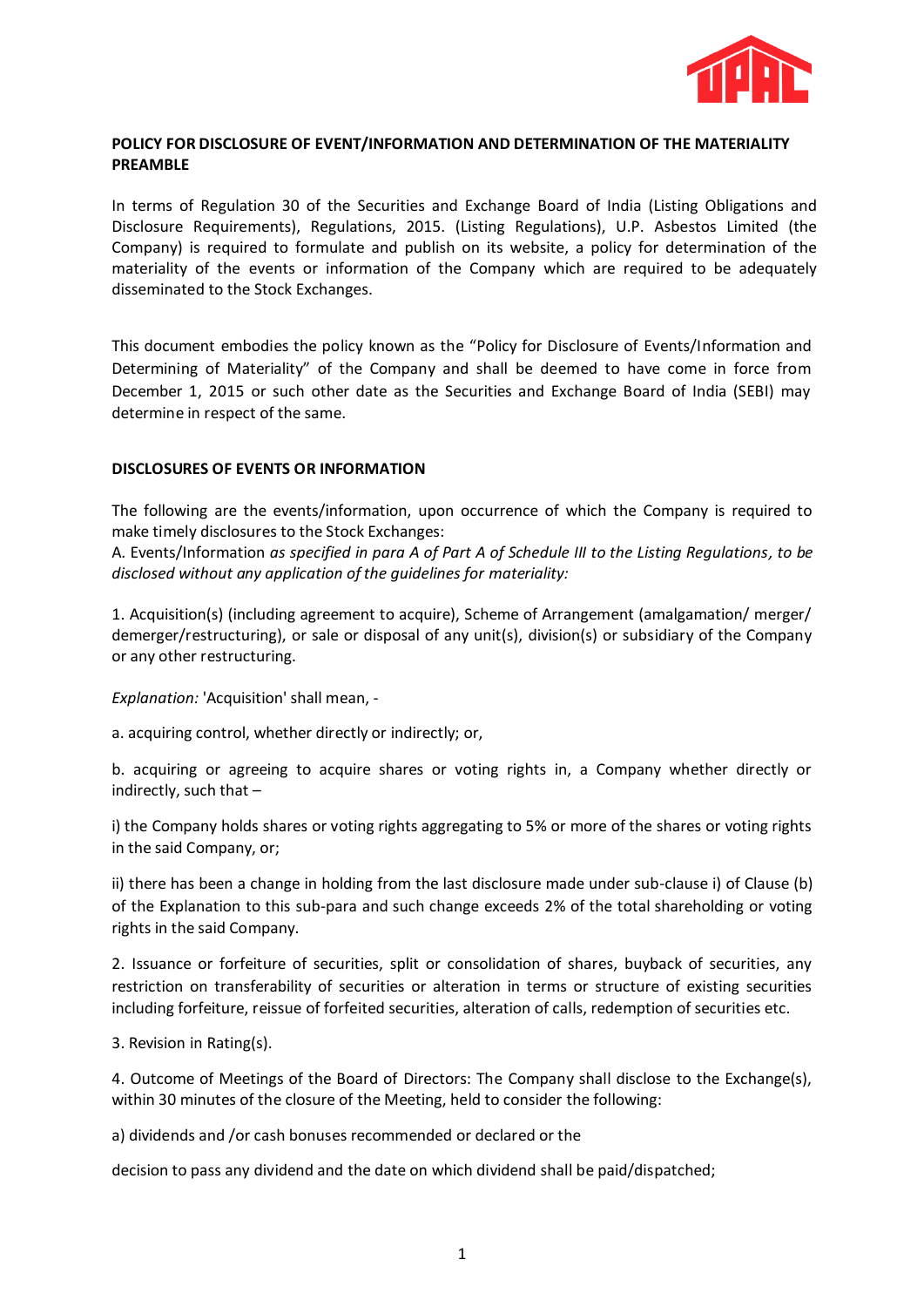

b) any cancellation of dividend with reasons thereof;

c) the decision on buyback of securities;

d) the decision with respect to fund raising proposed to be undertaken

e) increase in capital by issue of bonus shares through capitalization including the date on which such bonus shares shall be credited/dispatched;

f) reissue of forfeited shares or securities, or the issue of shares or securities held in reserve for future issue or the creation in any form or manner of new shares or securities or any other rights, privileges or benefits to subscribe to;

g) short particulars of any other alterations of capital, including calls;

h) financial results;

i) decision on voluntary delisting by the Company from Stock Exchange(s).

5. Agreements (viz. shareholder agreement(s), joint venture agreement(s), family settlement agreement(s) (to the extent that it impacts management and control of the Company), agreement(s)/treaty (ies)/contract(s) with media companies) which are binding and not in normal course of business, revision(s) or amendment(s) and termination(s) thereof.

6. Fraud/defaults by promoter or key managerial personnel or by Company or arrest of key managerial personnel or promoter.

7. Change in directors, key managerial personnel (Managing Director, Chief Executive Officer, Chief Financial Officer , Company Secretary etc.), Auditor and Compliance Officer.

8. Appointment or discontinuation of share transfer agent.

9. Corporate debt restructuring.

10. One time settlement with a bank.

11. Reference to BIFR and winding-up petition filed by any party / creditors.

12. Issuance of Notices, call letters, resolutions and circulars sent to shareholders, debenture holders or creditors or any class of them or advertised in the media.

13. Proceedings of Annual and extraordinary general meetings of the Company.

14. Amendments to Memorandum & Articles of Association of the Company, in brief.

15. Schedule of Analyst or institutional investor meet and presentations on financial results made by the Company to analysts or institutional investors;

*ii) Events/Information as specified in para B of Part A of Schedule III to the Listing Regulations to be disclosed upon application of the guidelines for materiality as specified below:*

1. Commencement or any postponement in the date of commencement of commercial production or commercial operations of any unit/division.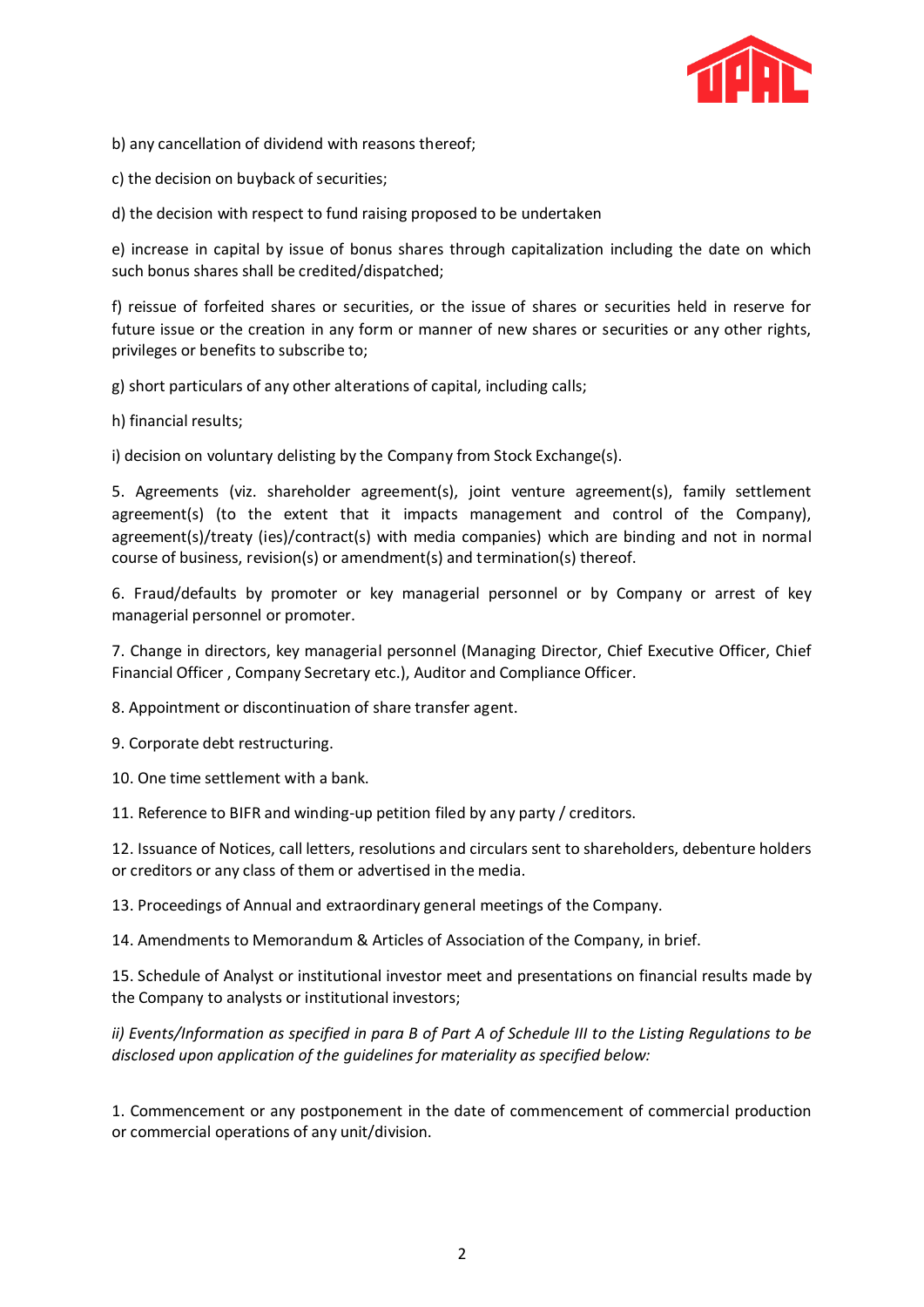

2. Change in the general character or nature of business brought about by arrangements for strategic, technical, manufacturing, or marketing tie-up, adoption of new lines of business or closure of operations of any unit/division (entirety or piecemeal).

3. Capacity addition or product launch.

4. Awarding, bagging/ receiving, amendment or termination of awarded/bagged orders/contracts not in the normal course of business.

5. Agreements (viz. loan agreement(s) (as a borrower) or any other agreement(s) which are binding and not in normal course of business) and revision(s) or amendment(s) or termination(s) thereof.

6. Disruption of operations of any one or more units or division of the Company due to natural calamity (earthquake, flood, fire etc.), force majeure or events such as strikes, lockouts etc.

7. Effect(s) arising out of change in the regulatory framework applicable to the Company

8. Litigation(s) / dispute(s) / regulatory action(s) with impact.

9. Fraud/defaults etc. by Directors (other than key managerial personnel) or employees of Company.

10. Options to purchase securities including any ESOP/ESPS Scheme.

11. Giving of guarantees or indemnity or becoming a surety for any third party.

12. Granting, withdrawal, surrender, cancellation or suspension of key licenses or regulatory approvals.

*iii) Any Other Event/Information viz. Major Development that is likely to affect Business to be disclosed, including but not restricted to the following*

1. Emergence of new technologies,

2. Expiry of patents,

3. Changes in accounting policy that may have a significant impact on the accounts etc. and brief details thereof

4. Any other information exclusively known to the Company and which may be necessary to enable the holders of securities of the Company to appraise its position and to avoid the establishment of a false market in such securities.

*iv) Any Event/Information as specified to be disclosed by the Board of Directors of the Company.*

## **CRITERIA FOR DETERMINATION OF MATERIALITY OF EVENTS/INFORMATION AS ENUMERATED IN PARA B AND C ABOVE**

The Company shall consider the following criteria as specified in Regulation 30(4)(i) of the Listing Regulations for determining the materiality of events/information as specified in Para B and C above: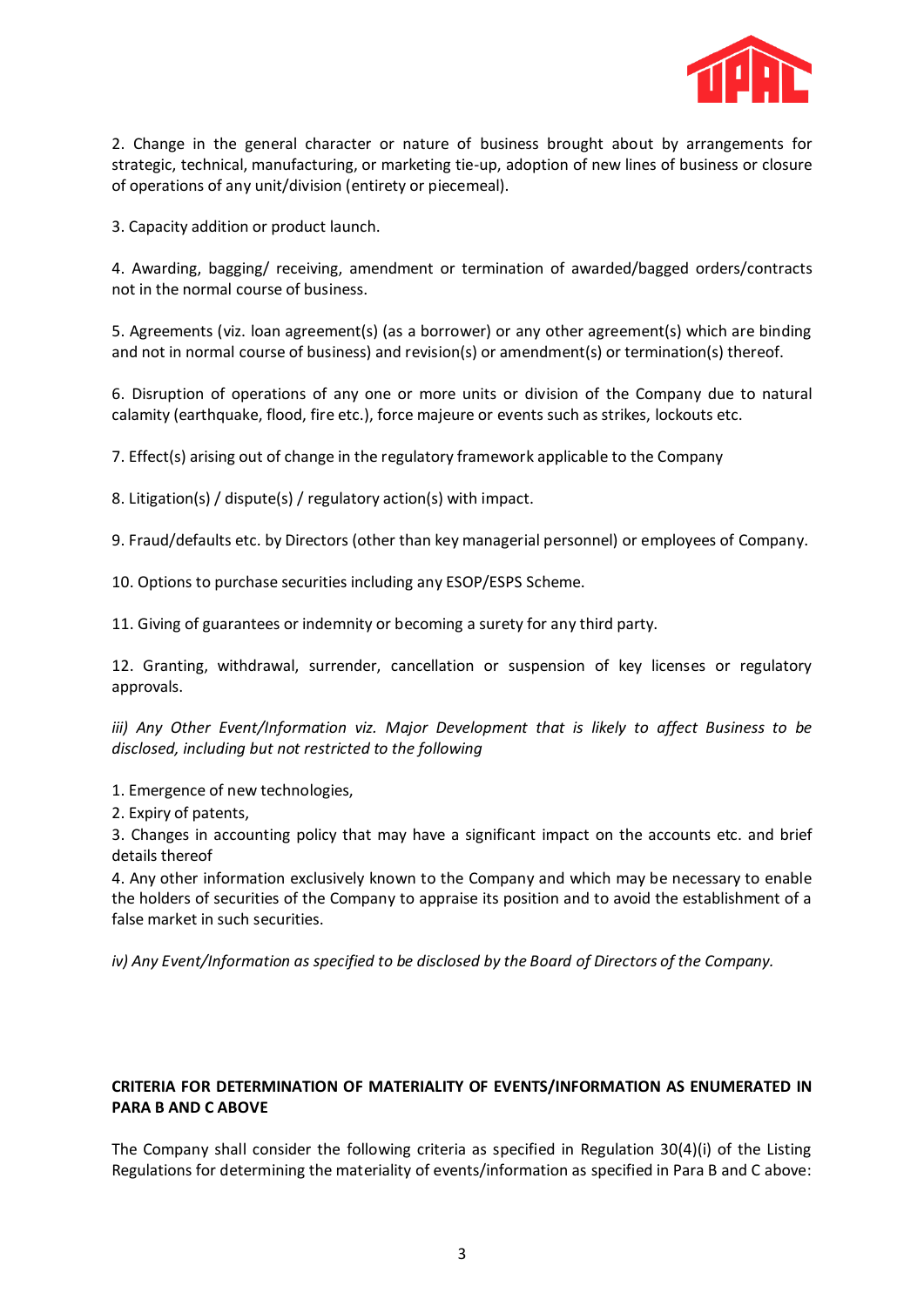

1. The omission of an event/information likely to result in discontinuity or alteration of event or information already available publicly; or

2. The omission of an event/information likely to result in significant market reaction if the said omission came to light at a later date: or

3. Any other event/information which is considered as material in the opinion of the Board of Directors of the Company.

# **PROCEDURE FOR DISCLOSURE OF EVENTS OR INFORMATION**

Unless otherwise decided by the Board of Directors, the following Key Managerial Personnel, being the Managing Director, the Whole Time Director and the Company Secretary of the Company, for the time being, of the Company, shall be authorized severally and jointly for the purpose of determining the materiality of an event or information in accordance with the criteria as enumerated in this policy and make disclosures to the Stock Exchange.

The Contact details of the Company Secretary (also the Compliance Officer), who shall act as coordinator between the Managing Director, the Whole Time Director and the stakeholders shall be disclosed to the Stock Exchange and also be disclosed on the Company's Website.

The Key Managerial Personnel shall observe the following for proper and timely disclosure of any material events or information as defined hereon:

1. On receipt of communication of any potential material event or information the Key Managerial Personnel shall refer to this policy and regulations for the purpose of determining the materiality of the event or information and after verifying its accuracy assess whether the event or information is required to be disclosed to the Stock Exchanges under the Listing Regulations.

2. The Company shall make disclosure to the Stock Exchange(s) of all events, as specified in the policy and Listed Regulations as soon as reasonably possible but not later than twenty-four hours from the occurrence of event or information and or on becoming aware of it.

3. In case the disclosure is made after twenty-four hours of occurrence of the event or information, the Company, along with such disclosures shall provide explanation for delay.

4. The disclosure with respect to events specified in Point No. 4 to Para A above and as also specified in sub-para 4 of Para A of Part A of Schedule III of the Listed Regulations shall be made within thirty minutes of the conclusion of the board meeting.

5. The Company shall make disclosures updating material developments on a regular basis, till such time the event is resolved/closed, with relevant explanations.

6. The Company shall disclose all events or information with respect to subsidiaries which are material for the Company.

7. The Company shall provide specific and adequate reply to all queries raised by Stock Exchange(s) with respect to any events or information.

8. The Company may on its own initiative also, confirm or deny any reported event or information to Stock Exchange(s).